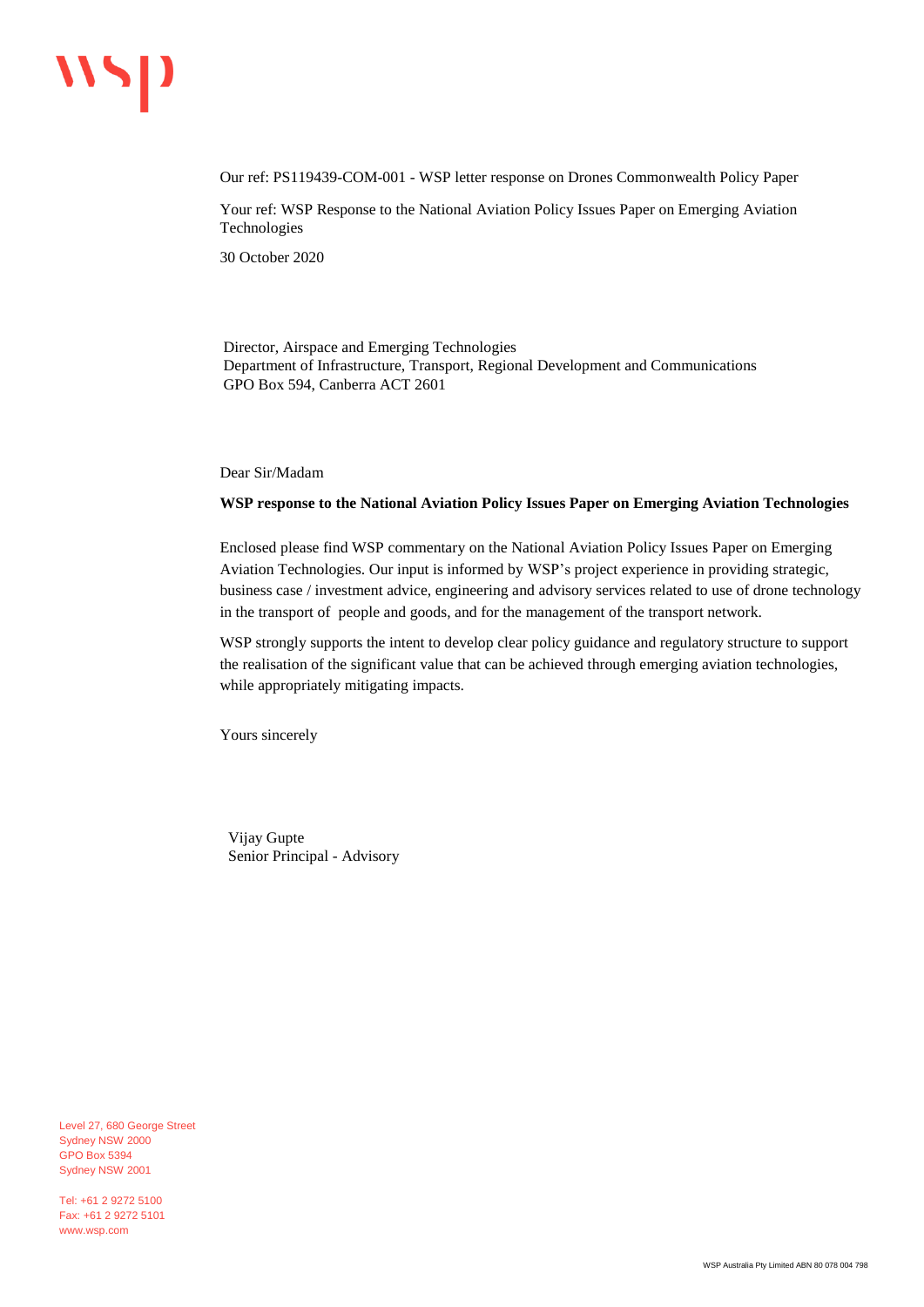# $\mathbf{W}$



*Traffic survey insights using drones*



*Source: Screenshot from YouTube video [\(https://www.youtube.com/watch?v=XwzbFzqhF1Y\)](https://www.youtube.com/watch?v=XwzbFzqhF1Y)*

Level 27, 680 George Street Sydney NSW 2000 GPO Box 5394 Sydney NSW 2001

Tel: +61 2 9272 5100 Fax: +61 2 9272 5101 www.wsp.com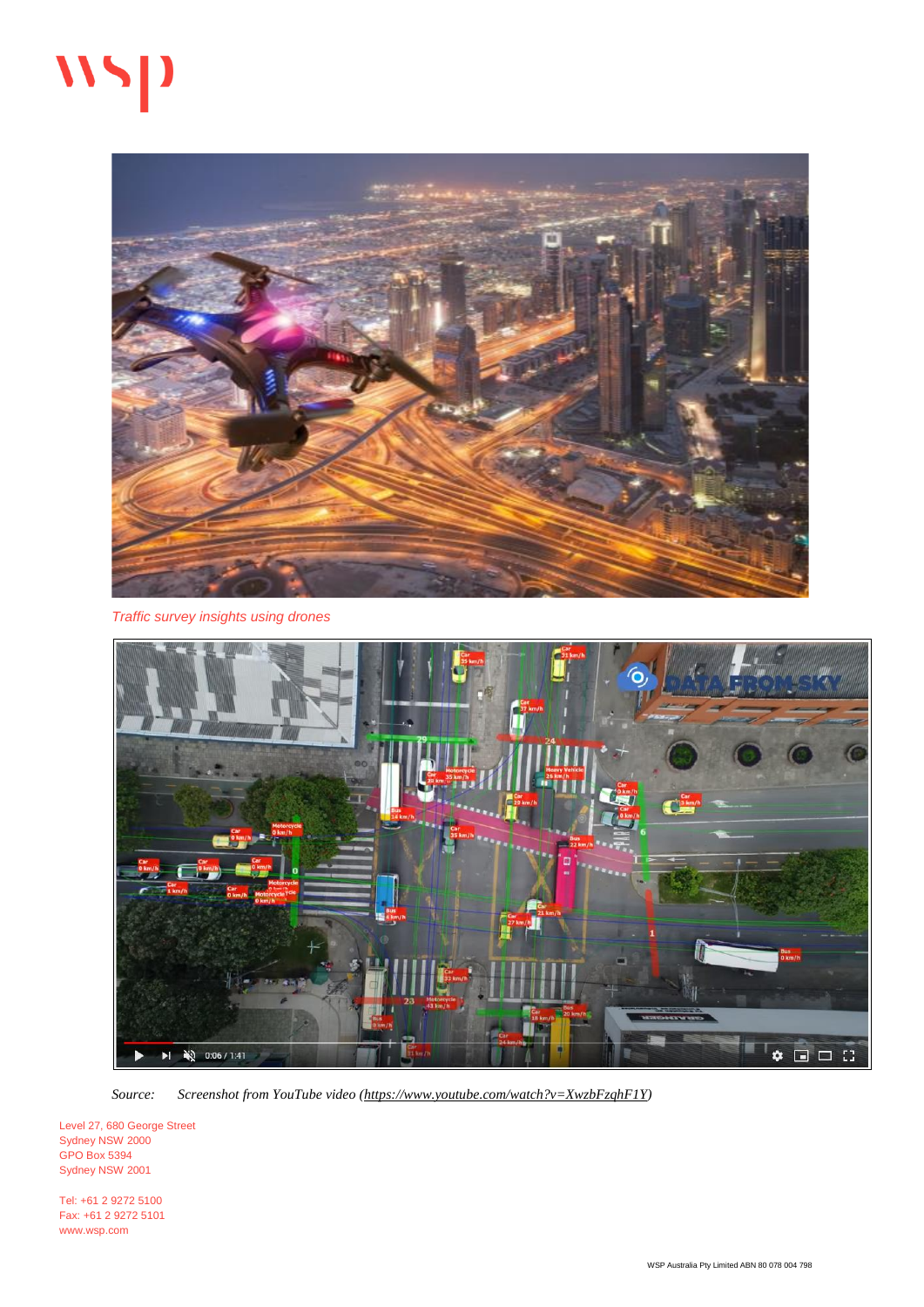

### 1 WSP RESPONSE

#### **1.1 BACKGROUND**

In response to the release of the Commonwealth Policy Paper on drones, WSP has provided a response of the key issues that we believe should be considered in establishing the policy and further refinement.

#### **1.2 KEY COMMONWEALTH QUESTIONS**

The Australian Government have asked for written submissions in relation to several questions. WSP's response to these questions is set out below.

— Do you agree with the proposed core principles for the National Emerging Aviation Technologies policy?

*WSP agrees with the core principles but believes that 'data security and privacy' should be added as a key core principle. It is also suggested that the principle related to 'a fair, competitive and efficient approach' should also relate to landside as well as airspace access.*

— Will the proposed approach to policy development adequately allow for the future direction, operations and investments of your business/organisation?

*WSP is a consultancy business and as such does not operate drones on a regular basis except for site surveys and investigations, for which we currently use specialist drones sub-contractors. WSP advises clients on Drones and eVTOL technology and its impacts. The proposed approach to policy development will provide greater certainty in the field of emerging aviation technologies, which will be of benefit to our clients and the industry in general.*

— Are there any other approaches that could benefit the sector?

*WSP believes Australia is a country built on innovation and expertise in rapidly changing and emerging technologies. A flexible approach towards facilitating and encouraging investment, commercial models and supporting industry growth would be suitable. There may be scope for Government to consider and provide Research and Development (R&D) tax and depreciation and software amortisation incentives and concessions for appropriate Universities and companies to be able to develop a range of hardware and software and services for emerging aviation technologies. Government may be able to work with private sector and Universities to set up 'incubator' projects for drones technologies and applications. Government grants and funding may assist some of the technologies to be harnessed as some of these may not be commercially viable in short-term. Private sector firms and venture capital / private equity may be willing to invest or co-invest with Government support that may reduce upfront development costs.*

— What level of service and regulation do you expect from the Government?

*WSP believes all spheres of government have a role to play in the regulation of the application of drones and eVTOL technologies, and there is a need for clear guidance and the appropriate allocation of responsibilities to facilitate the rapidly emerging opportunities. This sector is changing very rapidly with multiple new technologies emerging, new stakeholders and commercial models. The Commonwealth Government is best placed to outline the regulatory framework, compliance and monitoring mechanisms to ensure uniformity and interoperability between states. We suggest that a light-touch approach to regulation would be useful with regular reviews and updates due to rapid technology changes.* 

— What are your expectations of the Government's role and responsibilities in the management of drones and eVTOL vehicles?

*WSP expects Government role to be primarily as*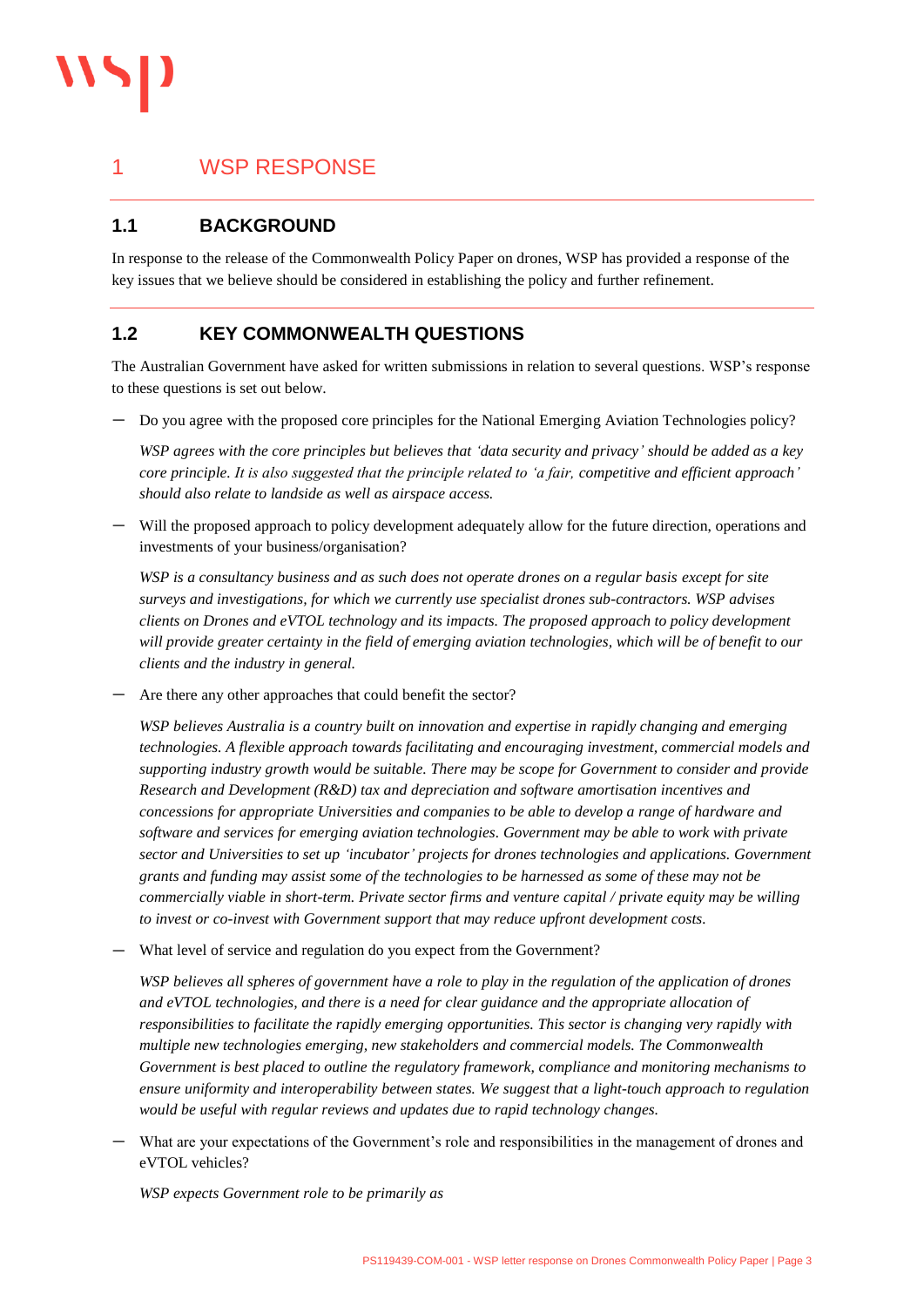

- *a regulator and in setting up policy and planning to protect the public interest*
- *a facilitator of innovation and development by the private sector*
- *a pioneer and innovator in the use of drone technology in the delivery of government services*
- *a source of funding for services that deliver public benefit but are not commercially viable (e.g. in transport, water, health, disaster management, environmental protection, etc)*
- What are the key opportunities that these new technologies could deliver for Australia?

*Much of Australia is characterised by sparse populations and large distances, resulting in a large section of the population living outside urban centres suffering from transport disadvantage, with a high cost of service delivery of basic necessities such as health service and education, and affordable access to food and retail services. Drone technology has particular benefit for Australia in facilitating cost-effective delivery of services to these communities. This not only improves the equity of access to services for these communities but can also reduce the cost of living.*

- *Government agencies can provide services more cost-effectively in the future e.g. with Beyond Visual Line of Sight (BVLOS) technologies, long-distance traffic surveillance and monitoring is possible that may have been historically done on ground by road transport agencies or by using aircraft. This is due to rapid advancements in flying distance, battery time, remote launch / landing and processing power. In future, integration with 5G technologies, vehicle-vehicle communications and improved video analytics will enable a wider range of functions and use cases.*
- What are the most significant barriers to realising these opportunities?

*See WSP response in table below* 

— What issues or actions should the government prioritise to facilitate the growth of emerging aviation technologies?

*The government should prioritise having clearly defined regulations to provide certainty and facilitate growth in the industry. Where appropriate, government investment in innovative service delivery using drone technology can assist in facilitating growth. WSP note that the industry and technology is rapidly evolving and the regulatory space will require flexibility to allow for change. It would be beneficial for government to outline a roadmap of future timelines of regulatory changes so that stakeholders can plan and adapt to change as it occurs. Ongoing reviews of international best practice and consultation with stakeholders should be completed to assist in this process.*

— To what extent should Australia's approach be harmonised with approaches taken in other countries?

*Australia's approach should be harmonised with international standards and protocols, but this should not constrain the ability to innovate and lead development, where appropriate. WSP suggests that the Commonwealth may wish to consider undertaking a global study of Drones Technologies, legislation and regulatory framework. This work was done by WSP as part of an ongoing project for Transport for NSW but restricted to incident management, emergency response and special events. WSP believes that United States is one of the leading innovators in this field. WSP has expertise in the WSP United States and Europe teams that could assist if required.* 

— Are there other issues that the Australian Government should consider?

*See WSP response in table below*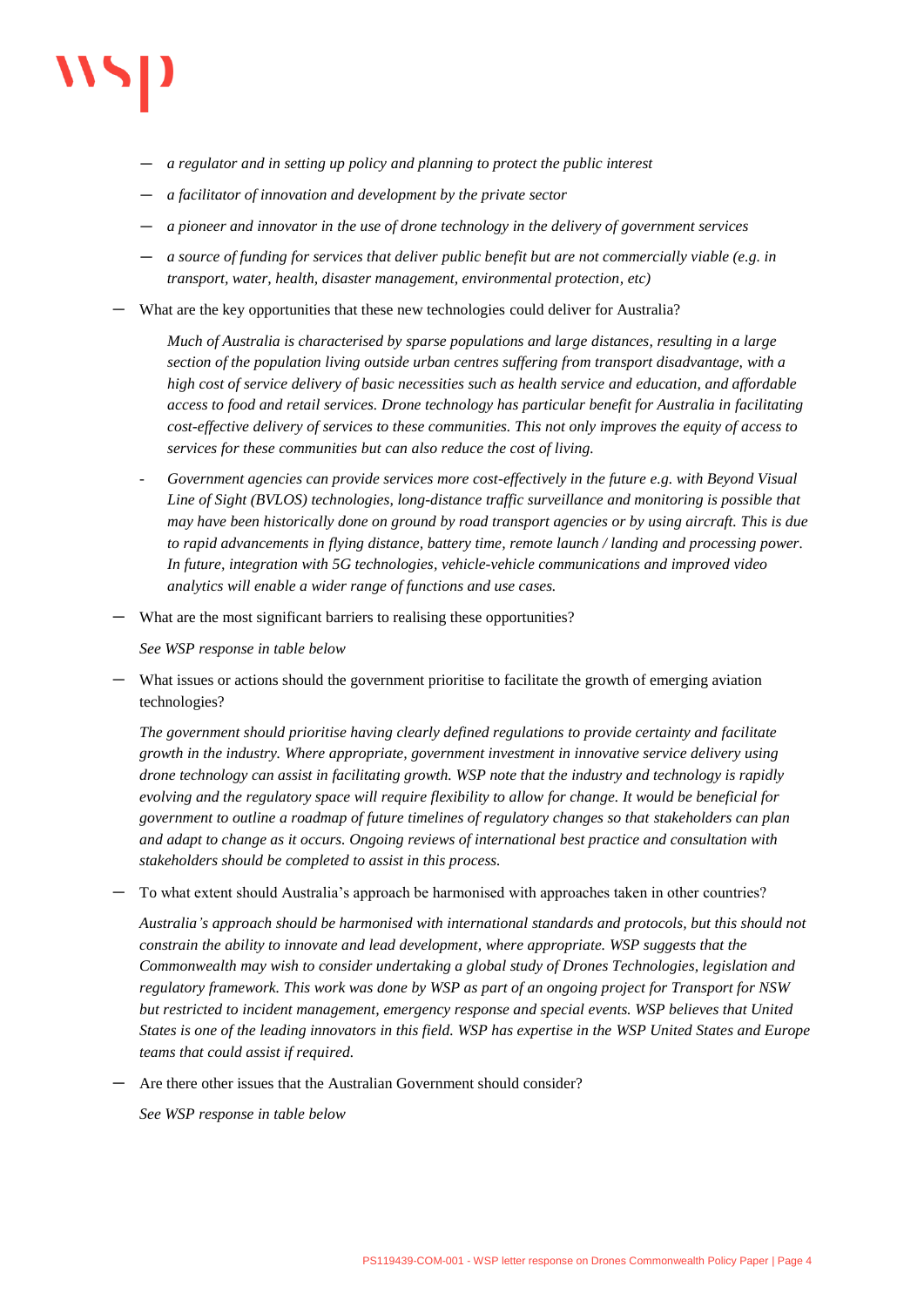## $\mathbf{W}$

#### **1.3 WSP RESPONSE**

| <b>SECTION</b>                  | <b>CONTENT</b>                                                                                               | <b>COMMENT</b>                                                                                                                                                                                                                                                                                                                                                                                                                                                                                                                                                                                                                                                                                                                                                                                                                                                                                                                                                                                                                                                                                                                                                                                                                                       |
|---------------------------------|--------------------------------------------------------------------------------------------------------------|------------------------------------------------------------------------------------------------------------------------------------------------------------------------------------------------------------------------------------------------------------------------------------------------------------------------------------------------------------------------------------------------------------------------------------------------------------------------------------------------------------------------------------------------------------------------------------------------------------------------------------------------------------------------------------------------------------------------------------------------------------------------------------------------------------------------------------------------------------------------------------------------------------------------------------------------------------------------------------------------------------------------------------------------------------------------------------------------------------------------------------------------------------------------------------------------------------------------------------------------------|
| Definition of<br><b>Drones</b>  | Clarity on the<br>definition of Drones<br>with potential<br>multiple<br>technologies,<br>functions and uses. | The definition of a 'drone' indicates that the term relates to Remotely<br>Piloted Aircraft Systems (RPAS). This could potentially include a<br>very broad range. The definition of what a 'drone' is and the various<br>types, sizes, functions / uses and impacts would assist.                                                                                                                                                                                                                                                                                                                                                                                                                                                                                                                                                                                                                                                                                                                                                                                                                                                                                                                                                                    |
| Stakeholders<br>and Regulations | Clarity on<br>stakeholders and<br>regulatory issues                                                          | Historically, drones have been regulated by DITRDC (policy setting<br>and system governance), Civil Aviation Safety Authority (CASA)<br>doing regulatory setting, oversight and enforcement and AirServices<br>Australia (ASA) providing flight information management with only a<br>moderate number of Government and private sector organisations and<br>hobbyists using these.<br>As the industry grows rapidly with multiple technologies types of                                                                                                                                                                                                                                                                                                                                                                                                                                                                                                                                                                                                                                                                                                                                                                                              |
|                                 |                                                                                                              | drones, the stakeholders will increase not just at Commonwealth,<br>State and Local Council level but also at the regulatory level and with<br>industry-specific applications requiring approvals from specific<br>Government agencies at Commonwealth and State level e.g. Transport<br>or Water or Agriculture or Maritime or Fisheries. This industry does<br>not 'sit' within the realm of any one agency/department/level of<br>government and to inform / consult / advise stakeholders would be<br>challenging.                                                                                                                                                                                                                                                                                                                                                                                                                                                                                                                                                                                                                                                                                                                               |
|                                 | / uses and safety /<br>regulatory issues                                                                     | Different applications Each industry will have different applications and use cases which<br>have specific safety / regulatory issues, e.g. Government transport<br>agencies have different requirements in traffic surveillance and<br>monitoring, incident management and emergency response and<br>special events as compared to life saving drones, or drones used for<br>surveys, agriculture or by real estate agents. The regulations may not<br>be consistent across use cases and users (public vs. private) and will<br>need to be clearly defined. There may also be issues when private<br>companies are contracted in to fulfil services for government.<br>WSP believes drones have a major advantage over land-based<br>technologies like Bluetooth beacons or road-side sensors or Closed<br>Circuit Television (CCTV) in terms of ability to provide multi-<br>dimensional, 360 degree views. There are major benefits in being able<br>to access bush fire zones or remote or inaccessible incidents e.g. a<br>truck or vehicle falling into a narrow valley or culvert or providing<br>visuals for rescuing a person in a national park or in the mountains.<br>There is a need in these situations for protocols to be developed |
| Infrastructure                  | The ownership of                                                                                             | between the relevant transport authority, Police, State Emergency<br>Services, Fire Brigade and other agencies.<br>There is a need for discussion on the role of government and industry                                                                                                                                                                                                                                                                                                                                                                                                                                                                                                                                                                                                                                                                                                                                                                                                                                                                                                                                                                                                                                                             |
|                                 | drones and eVTOL                                                                                             | in relation to the ownership and access structures of landside                                                                                                                                                                                                                                                                                                                                                                                                                                                                                                                                                                                                                                                                                                                                                                                                                                                                                                                                                                                                                                                                                                                                                                                       |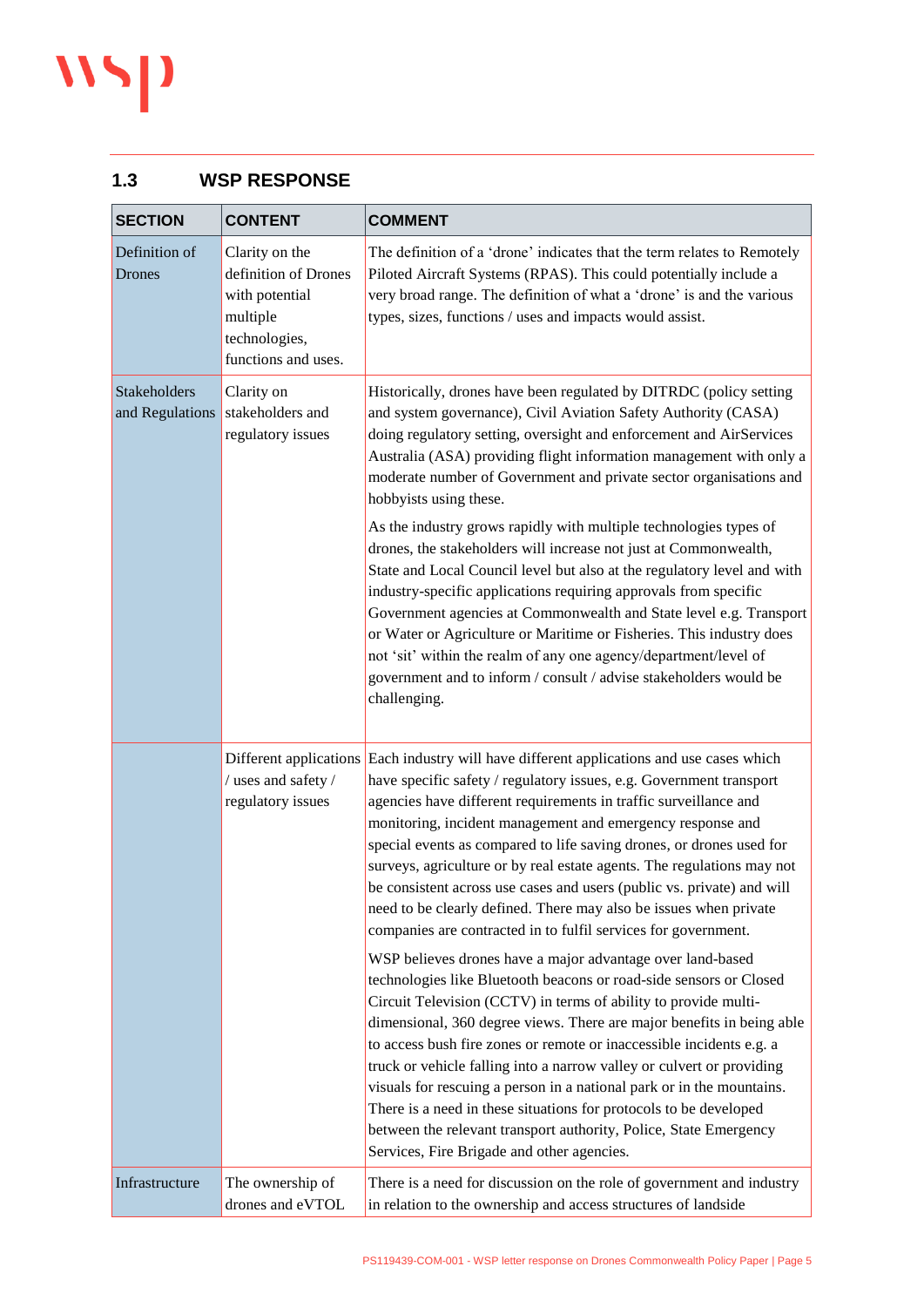## WSP

| <b>SECTION</b>            | <b>CONTENT</b>                                                                                            | <b>COMMENT</b>                                                                                                                                                                                                                                                                                                                                                                                                                                                                                                                                                                                                                                                                                                                                                                                                                                  |
|---------------------------|-----------------------------------------------------------------------------------------------------------|-------------------------------------------------------------------------------------------------------------------------------------------------------------------------------------------------------------------------------------------------------------------------------------------------------------------------------------------------------------------------------------------------------------------------------------------------------------------------------------------------------------------------------------------------------------------------------------------------------------------------------------------------------------------------------------------------------------------------------------------------------------------------------------------------------------------------------------------------|
|                           | infrastructure could<br>influence market<br>entry and<br>competition                                      | infrastructure for drones and eVTOL to minimise the risks of models<br>that limit market entry and competition.                                                                                                                                                                                                                                                                                                                                                                                                                                                                                                                                                                                                                                                                                                                                 |
| Infrastructure            | The role of Local<br>Government in<br>regulating drones                                                   | The White Paper primarily focusses on the role of Federal and State<br>Government with minimal reference to the role of Local Government.<br>The regulation of the ground-based aspect of delivery drones (drone<br>'nests' and service hubs) has potential to be at a scale that is<br>inappropriate to regulate at a federal or state level (as with airports<br>and heliports). There is a need for more clarity as to the role of local<br>government in regulating infrastructure for drones.                                                                                                                                                                                                                                                                                                                                              |
|                           | Rapidly evolving<br>commercial models<br>and regulatory<br>oversight                                      | In the United States, commercial models for Pay As You Go (PAYU)<br>and Pay As You Go (PAYG) are rapidly evolving and new players<br>across the entire value chain emerging e.g. Research & Development,<br>manufacturing, servicing, retail, delivery and by various functions /<br>uses. This creates complex issues of regulatory oversight.                                                                                                                                                                                                                                                                                                                                                                                                                                                                                                 |
| Noise Policy<br>Framework | Noise Policy<br>Framework and<br>common agreement<br>at Commonwealth,<br>State and Local<br>Council level | The paper mentions that a Noise Policy Framework that will be<br>developed for application at a Federal level but will assist in State<br>level decisions. While this is beneficial to unify noise regulation in its<br>preliminary stages, the policy framework should provide clear<br>distinctions between ground based operations vs 'in-flight'<br>assessments so that State and Local authorities can regulate a fixed,<br>ground-based site in a more traditional sense and not get caught in<br>loopholes of operator responsibility (e.g. the drones leave their host<br>site boundary and no longer under traditional State/Local level<br>control, therefore becoming a federal issue). A fixed premises should<br>have separate set of regulations for clear distinction of responsibility<br>(e.g. NSW Noise Policy for Industry). |
|                           |                                                                                                           | The approach to interim noise regulations being ground based is<br>appropriate, as it does not limit any specific operator aircraft from<br>operating with aircraft that produce higher source noise emissions<br>than their competition. The operator could adjust flights, altitude and<br>routing to achieve ground-based noise limits if the aircraft has higher<br>source noise emissions.                                                                                                                                                                                                                                                                                                                                                                                                                                                 |
|                           | Planning Approvals                                                                                        | It is promising to see the paper discuss the use of UTM service<br>delivery as a means of adopting inputs for noise assessment (flight<br>routing, volume, etc). These inputs can be directly imported into<br>acoustic modelling software for further assessment. This will be key<br>for operators to do the following:                                                                                                                                                                                                                                                                                                                                                                                                                                                                                                                       |
|                           |                                                                                                           | Submit planning applications for ground based, fixed site<br>operations (host delivery warehouse, etc) that are following State<br>based EPA noise policies (e.g. SEPP N-1 for Victoria or NSW<br>Noise Policy for Industry).                                                                                                                                                                                                                                                                                                                                                                                                                                                                                                                                                                                                                   |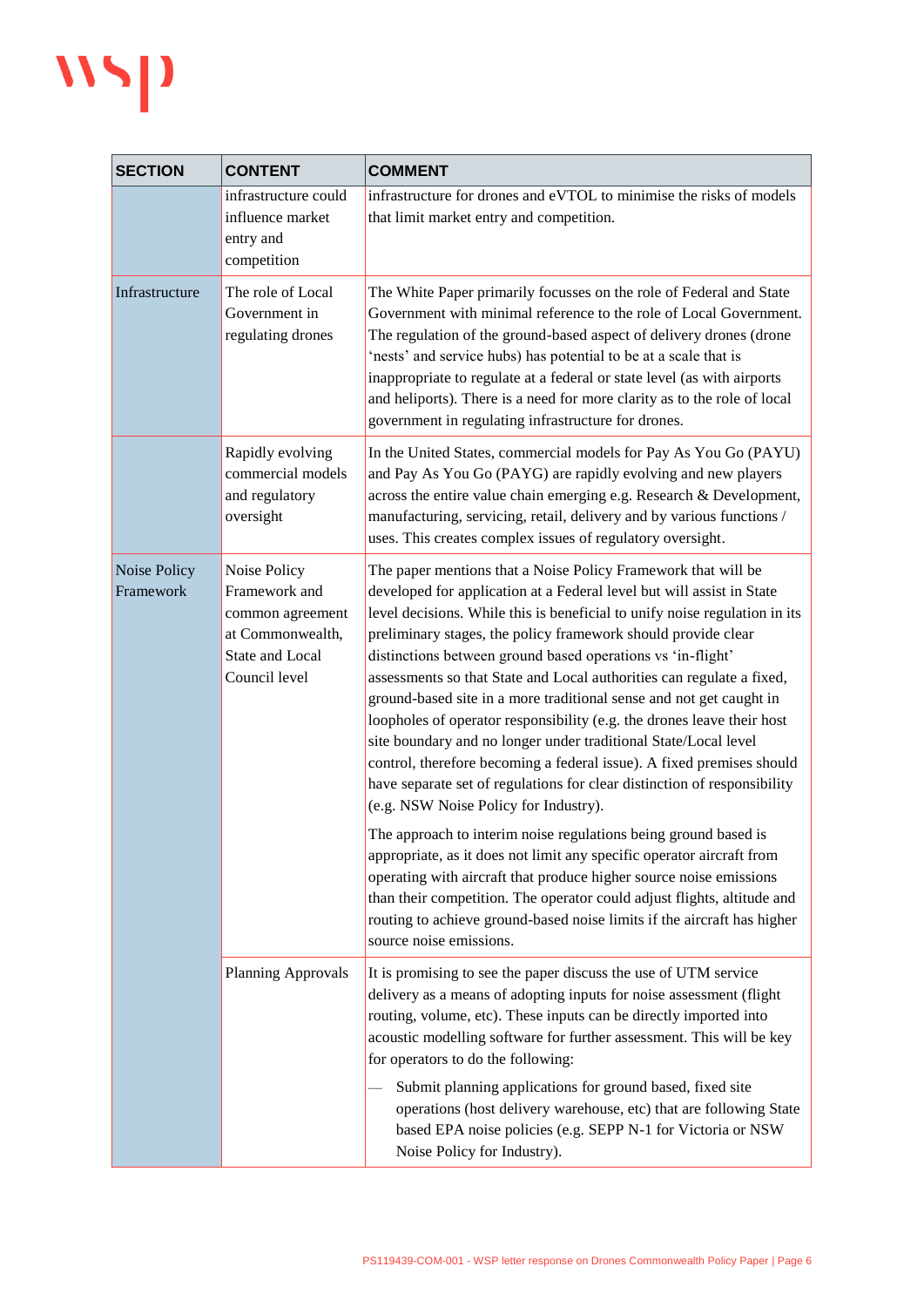

| <b>SECTION</b>       | <b>CONTENT</b>                                                                                    | <b>COMMENT</b>                                                                                                                                                                                                                                                                                                                                                                                                                                                                                                                                                                                                                                                                                                                                                                                                                                                                                                                                                                                                                                                                                                                                                                                                                                                                                                                                                                                                                                                                                                            |
|----------------------|---------------------------------------------------------------------------------------------------|---------------------------------------------------------------------------------------------------------------------------------------------------------------------------------------------------------------------------------------------------------------------------------------------------------------------------------------------------------------------------------------------------------------------------------------------------------------------------------------------------------------------------------------------------------------------------------------------------------------------------------------------------------------------------------------------------------------------------------------------------------------------------------------------------------------------------------------------------------------------------------------------------------------------------------------------------------------------------------------------------------------------------------------------------------------------------------------------------------------------------------------------------------------------------------------------------------------------------------------------------------------------------------------------------------------------------------------------------------------------------------------------------------------------------------------------------------------------------------------------------------------------------|
|                      |                                                                                                   | Submit for noise certificates for the federally based regulations<br>(AirServices/DOI) using an approved procedure adopting ICAO<br>Annex 16 methodologies.                                                                                                                                                                                                                                                                                                                                                                                                                                                                                                                                                                                                                                                                                                                                                                                                                                                                                                                                                                                                                                                                                                                                                                                                                                                                                                                                                               |
| Technology<br>trials | Investigate the<br>potential for drones<br>to support improved<br>delivery of health<br>services. | Drones have the potential to enhance the delivery of health services<br>through rapid, cost effective delivery of life-saving medicines and<br>equipment directly to where it is needed. This has potential to greatly<br>benefit remote locations. Hospitals already have helipads and it would<br>seem logical that this industry is one of those 'sandbox' areas for<br>innovation and social benefit.                                                                                                                                                                                                                                                                                                                                                                                                                                                                                                                                                                                                                                                                                                                                                                                                                                                                                                                                                                                                                                                                                                                 |
|                      |                                                                                                   | Are there other issues that the Australian Government should consider?                                                                                                                                                                                                                                                                                                                                                                                                                                                                                                                                                                                                                                                                                                                                                                                                                                                                                                                                                                                                                                                                                                                                                                                                                                                                                                                                                                                                                                                    |
| Data Privacy         | Data Privacy                                                                                      | Drones can collect significant amounts of data and there are a large<br>number of drones in operation. Apart from large organisations that<br>comply with Privacy legislation (Privacy Act 1988) and Australian<br>Privacy Principles Act, it is unclear whether users comply or follow<br>privacy guidelines.                                                                                                                                                                                                                                                                                                                                                                                                                                                                                                                                                                                                                                                                                                                                                                                                                                                                                                                                                                                                                                                                                                                                                                                                            |
| National<br>Security | National Security                                                                                 | A recent article by Sydney Morning Herald shows that 70% of drones<br>are manufactured by Chinese company (DJI). There are issues of<br>whether drones can be used for surveillance and security and privacy<br>https://www.smh.com.au/world/asia/chinese-drones-swarming-<br>australian-skies-raises-security-concerns-20200907-p55t38.html<br>One company, China's Da-Jiang Innovations, more commonly known<br>as DJI, controls 70 per cent of the world's supply of drones.<br>Tibor Fekete, a former Australian Army veteran, now head of the<br>drones business unit with Xtek, a Canberra based technology defence<br>materiel company, says Australia's skies to be swarmed by DJI's<br>technology.<br>"If you start including the \$50 drones, right up to the \$5000 DJI<br>drones then we are talking about a possibility of millions of drones in<br>the country and most of them are coming out of China," he says.<br>According to the Civil Aviation Authority, there are almost 33,000<br>commercial drone operators and license holders. But the regulator<br>has no data on recreational drone numbers. It cites estimates of<br>several hundred thousand to a million.<br>Allan Liska, a Senior Security Architect at Recorded Future, a global<br>security intelligence provider, says there is no visibility of what<br>happens to the data stored by DJI.<br>"What they will tell you is, they keep it secure on their servers which<br>happen to be in China. But as we've seen with other Chinese |
|                      |                                                                                                   | companies, just because they say that, it's not always the case. So, if<br>the Chinese government asks for it, they have to give over the data<br>and DJI does not have to tell you they've done so."                                                                                                                                                                                                                                                                                                                                                                                                                                                                                                                                                                                                                                                                                                                                                                                                                                                                                                                                                                                                                                                                                                                                                                                                                                                                                                                     |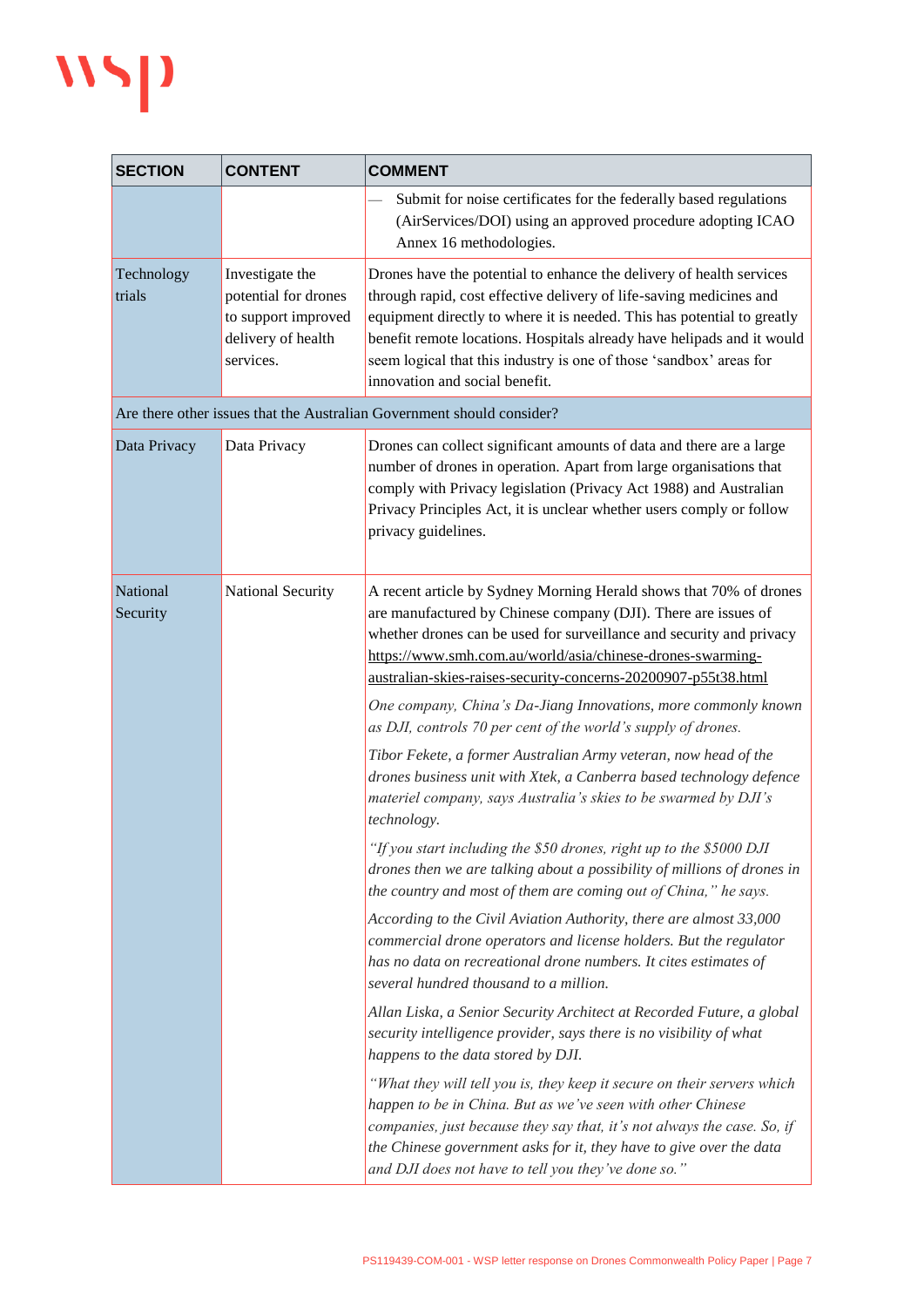

| <b>SECTION</b>                                                 | <b>CONTENT</b>                                        | <b>COMMENT</b>                                                                                                                                                                                                                                                                                                                                                                                                                                                                                                               |
|----------------------------------------------------------------|-------------------------------------------------------|------------------------------------------------------------------------------------------------------------------------------------------------------------------------------------------------------------------------------------------------------------------------------------------------------------------------------------------------------------------------------------------------------------------------------------------------------------------------------------------------------------------------------|
| Regulatory<br>resources and<br>process for<br>flight approvals | CASA resources and<br>process for flight<br>approvals | WSP understands from various industry sources that CASA faces<br>resources and skills constraints in a rapidly changing and growing<br>industry and some of CASA's skills base is in aviation safety. There<br>are challenges due to drones evolving from lightweight drones (sub-2)<br>kg drones) through to mid-range and heavier categories. Further, WSP<br>understands that flight approvals can be a lengthy process except for<br>well-established drone operators. There may be scope to streamline<br>this process. |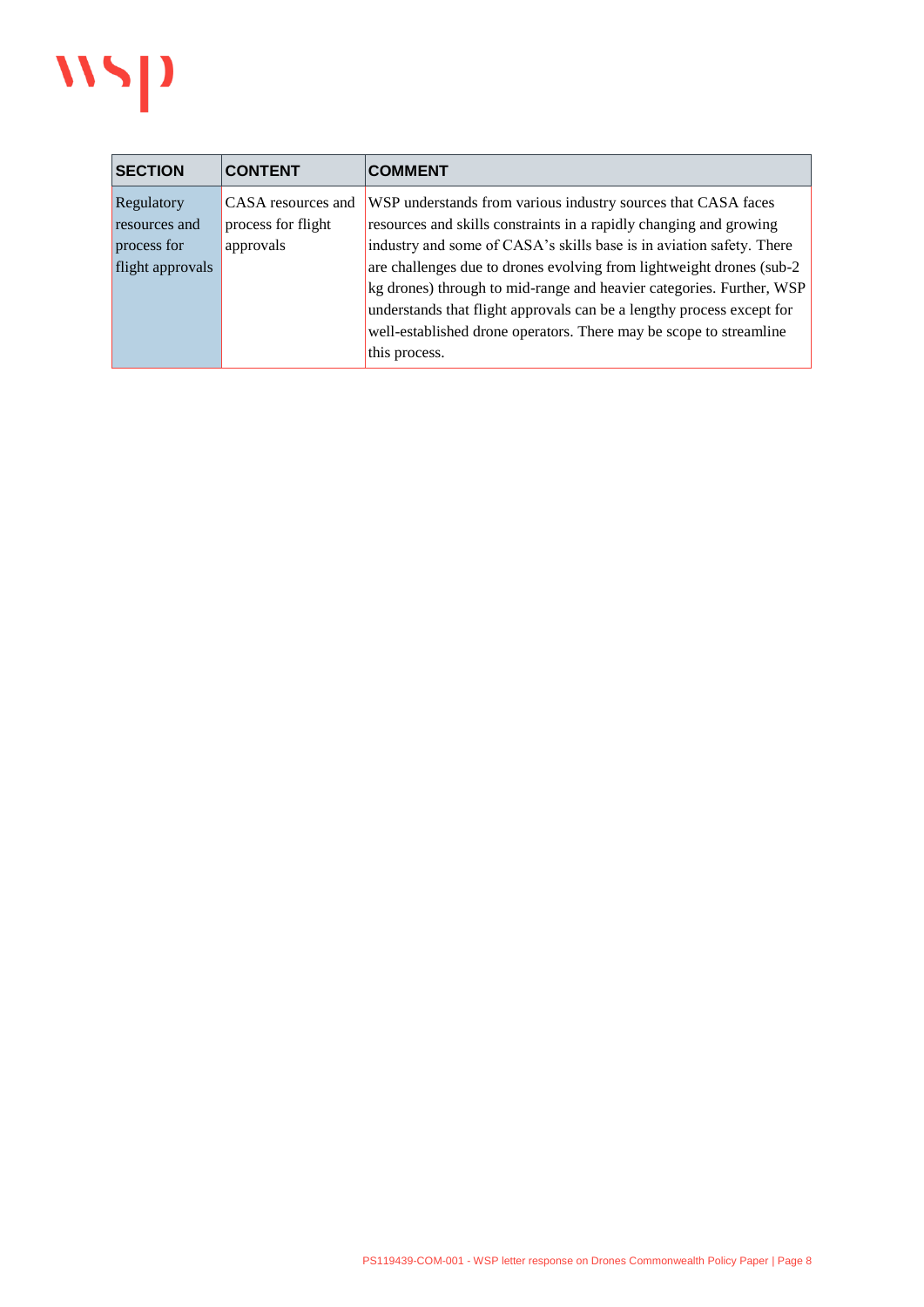

### 2 WSP AUSTRALIA EXAMPLES OF AWARDS AND RECENT WORK IN DRONES AREA

WSP Team was a Finalist in the Australian Institute of Traffic Planning and Management (AITPM) 2020 Excellence award for Conceptual Modelling of Drones.